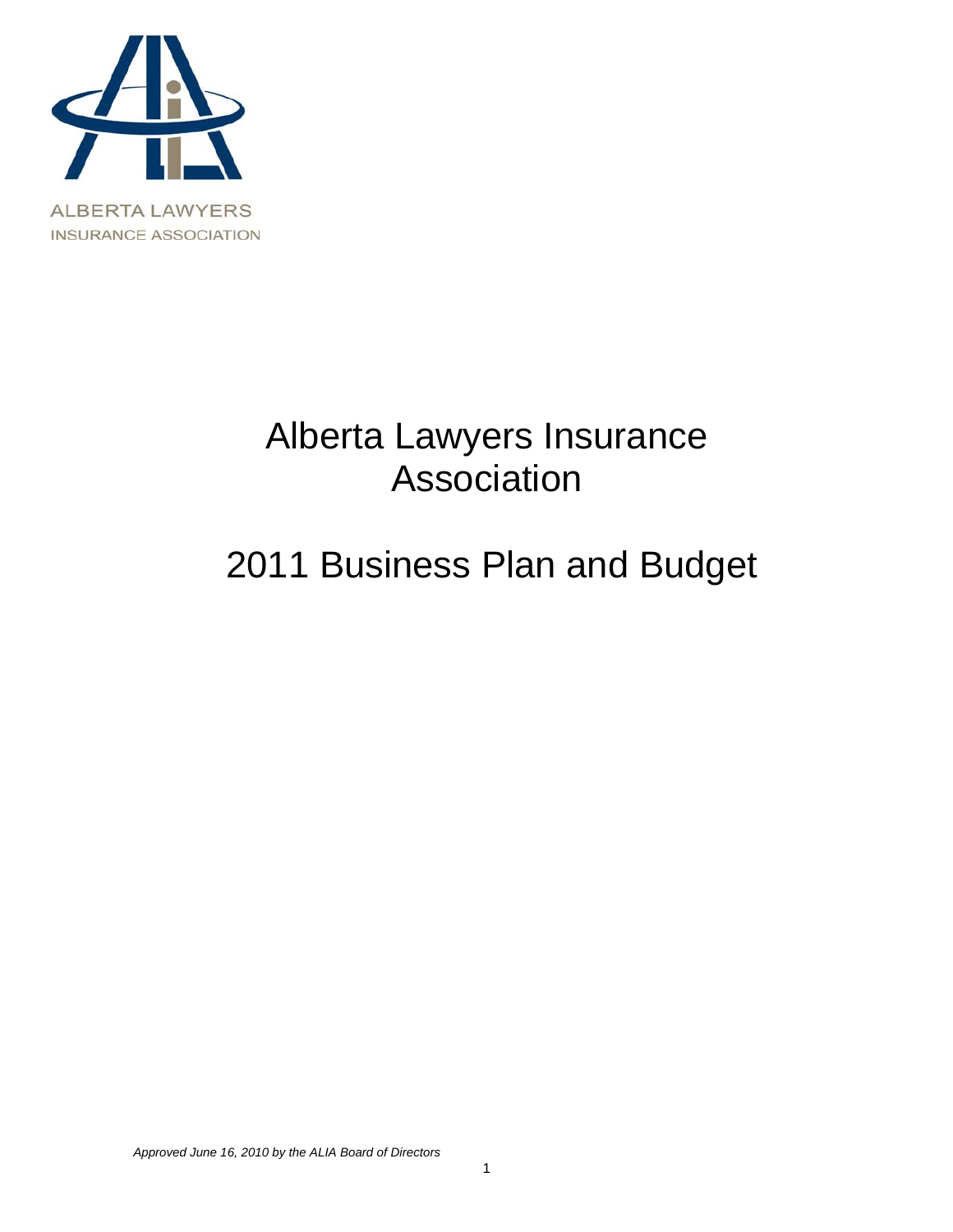## **Table of Contents**

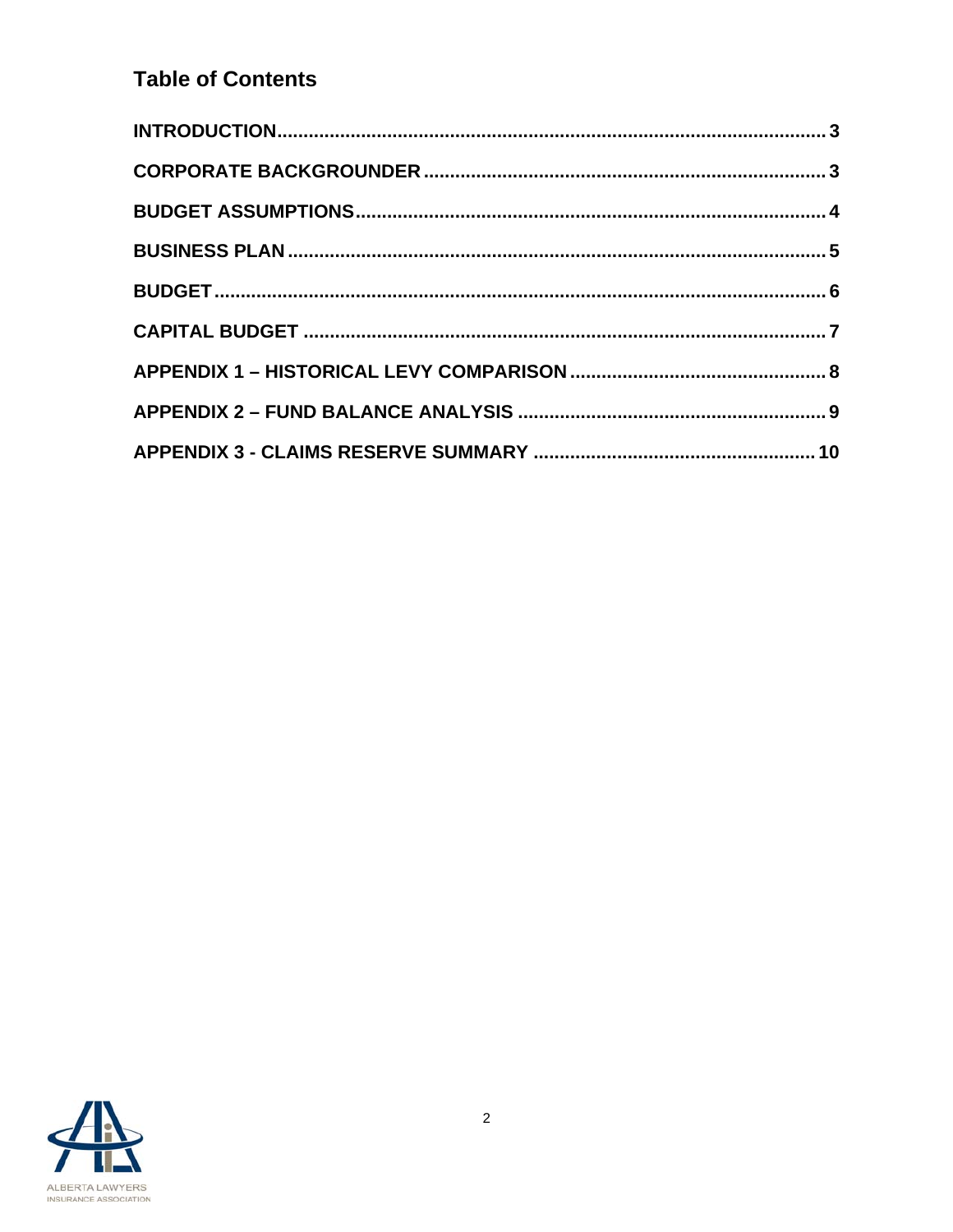### <span id="page-2-0"></span>**Introduction**

The 2011 Alberta Lawyers Insurance Association (ALIA) business plan and budget is presented below. The budget was driven by a business plan developed by the Director of Insurance and reviewed by the Management Committee of the Law Society of Alberta (LSA).

This business plan and budget is presented to the Insurance Committee for its consideration to recommend to the Benchers for their approval at the June 2010 meeting. The 2011 budget reflects a levy of \$2,900 that was approved by the Benchers at the April 2010 meeting.

### <span id="page-2-1"></span>**Corporate backgrounder**

ALIA was established in 1988 to manage the professional liability insurance program for the LSA. As a wholly-owned subsidiary of the LSA, ALIA operates as a separate financial entity from the LSA. ALIA meets the qualifications of a non-profit organization as defined by the Income Tax Act and, as such, is exempt from taxes.

As a member of a reciprocal insurance exchange called the Canadian Lawyers Insurance Association (CLIA), ALIA handles all claims against insured Alberta lawyers. Under the CLIA policy we have a \$300,000 group deductible per claim. This means that CLIA contributes only to claims exceeding \$300,000.

ALIA recognizes its role within the LSA and the continual tension between the LSA's duty to act in the public interest and ALIA's duty to act in the best interest of the insured lawyer.

The insurance policy establishes a contract between ALIA/CLIA and the insured lawyer. Sound principles of insurance require the insurer to conduct itself with the utmost good faith in its relationship with its insureds. ALIA is an insurance program rather than an insurer. However, ALIA conducts itself and its operations with the highest standards and treats its insureds with utmost good faith. It is the policy of ALIA to provide a defense to our insureds of the highest quality in a cost-effective manner given that we are a self-insured group. When a claim is inevitable, our objective is a quick and fair settlement. Where liability is likely and damages are an issue, we look for practical and efficient means to reach resolution.

As noted, ALIA and the insured lawyer are bound in contract. ALIA is not bound to members of the public nor does it owe a duty of good faith to the public. However, while not owing a duty of good faith to the public, ALIA recognizes its role within the LSA and the LSA's duty to the public by striving to treat the public with good faith, respect and dignity. In handling claims made by self-represented parties, ALIA endeavors to communicate in a fair and timely manner. We ensure that the self-represented party is aware that we are not providing them legal advice and that we are the insurer for the lawyer. After a careful review of the matter, we endeavor to resolve the claim as quickly, transparently and fairly as possible whether it be by way of payment of the claim or denial, if appropriate.

ALIA's revenue comes from two distinct sources:

1. *Insurance levies (premiums)* - Alberta lawyers in private practice (approximately 5,600) are required to be insured by the ALIA program. The limits of insurance coverage per lawyer are \$1 million per occurrence, with a \$2 million annual limit. Excess coverage is voluntary.

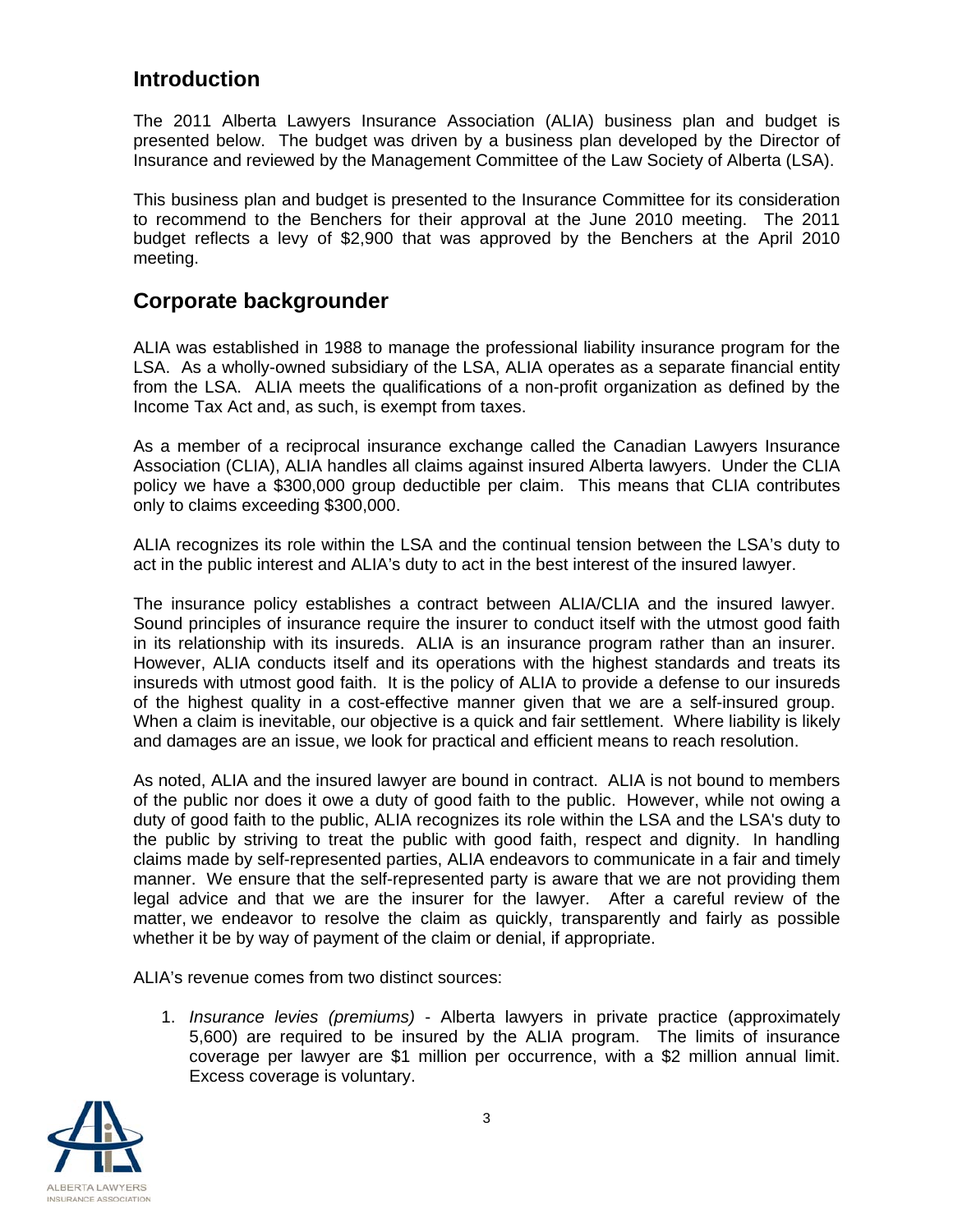2. *Investment income* – ALIA has a significant amount of funds under professional management. At the last fiscal year end (June 30, 2009), the market value of these funds was approximately \$93 million. The funds have accumulated over time and are held in reserve to address any current or future claims. Investment of the funds is governed by a Statement of Investment Policies and Goals (SIP&G) as approved by the Benchers of the LSA. The performance of the Investment Manager and their compliance with the SIP&G is actively monitored by the LSA's Finance Committee.

The following budget is based on a fiscal year ending June 30, 2011. We refer to:

- **Budget 2011**, which means the fiscal year beginning July 1, 2010 and ending June 30, 2011;
- **Budget 2010**, which means the fiscal year that began July 1, 2009 and ending June 30, 2010; and
- **Forecast 2010**, which is our forecast (a combination of actual financial results and our best estimate of revenue and expenses to the end of the current fiscal year) for the fiscal year that began July 1, 2009 and ending June 30, 2010.

## <span id="page-3-0"></span>**Budget Assumptions**

- For purposes of estimating revenue from the insurance levy, we have assumed a 2% growth in insured lawyers based on historical trends. Budgeted revenue from the annual levy is based on a levy for the July 1, 2010 to June 30, 2011 policy year of \$2,900 per insured lawyer. This levy was approved by the Benchers at the April 2010 meeting.
- The budget for investment income is based on advice from our investment manager and is based on an estimated 3.50% income yield on our portfolio of cash, bonds and equities. We have used the current market value of our investment portfolio of approximately \$90 million to arrive at this estimate. The budget for investment income does not reflect any potential realized gains or losses that may occur as a result of security sales in the portfolio during the budget year.
- Unrealized gains or losses on changes in the market value of investments have not been budgeted for as these amounts are virtually impossible to predict and are by nature non-cash items.
- The premium paid to CLIA for excess insurance coverage is based on the number of insured members as at July  $1<sup>st</sup>$  of each year and the premium rate as provided by CLIA at their April meeting.
- Excluding staff additions and merit wage increases, we have assumed a 3% increase in wage costs.
- The budget for the provision for claims and related costs is based on estimates provided by our actuary in his Actuarial Valuation Report as of December 31, 2009. The actuary provides a range of scenarios (from "Base" to "High Cost") that are considered by the Insurance Committee to arrive at a recommended insurance levy. As the Base scenario was used to set the level, we have used this scenario to establish the budget for claims and related costs.

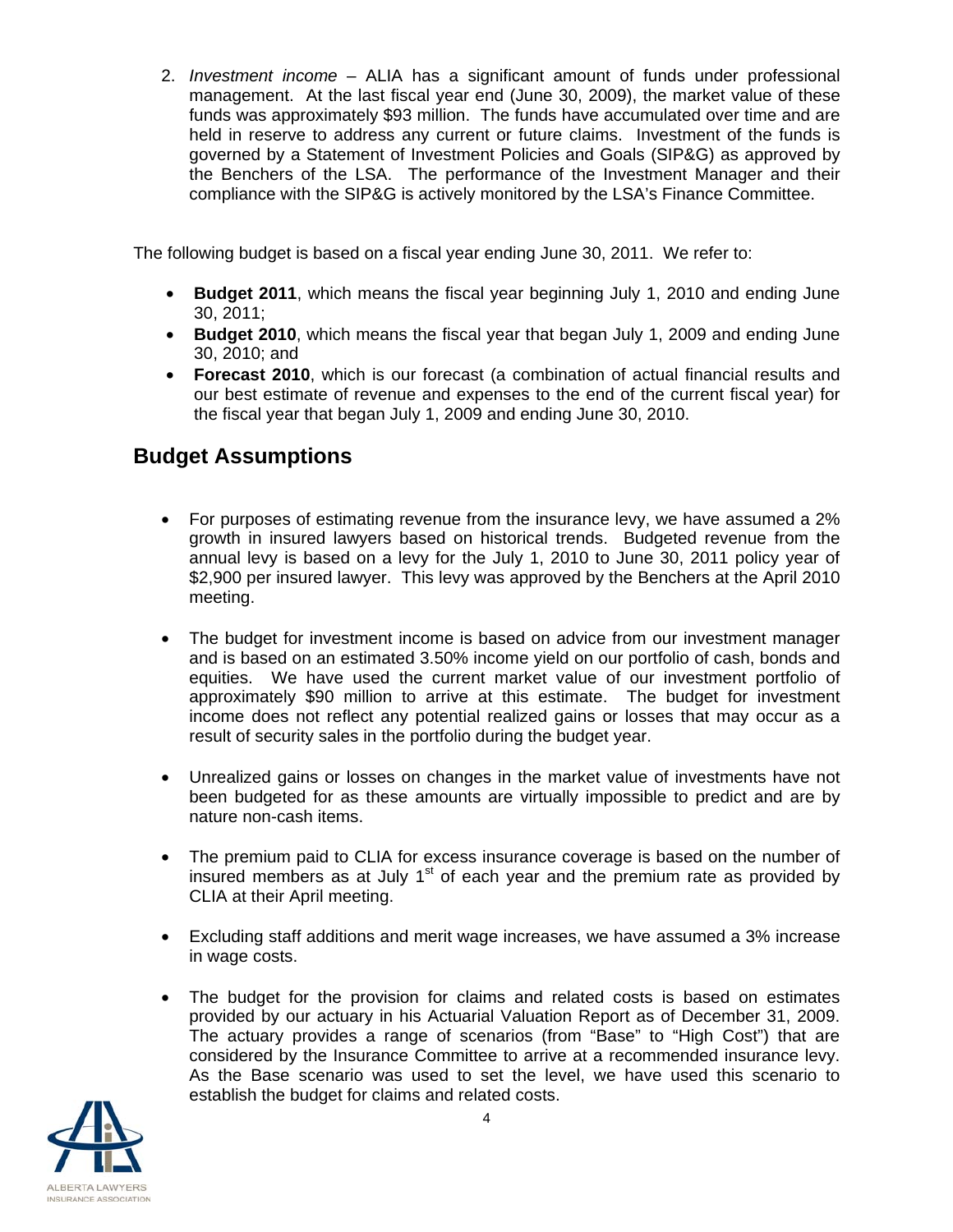## <span id="page-4-0"></span>**Business Plan**

This year's budget preparation began with the development of a business plan. This business plan forms the foundation of the budget presented late in this document.

ALIA's overall goal is to operate a model insurance program in a manner that supports the LSA's vision of being recognized as a model regulator. To that end, we strive to manage claims in a fair, reasonable and timely manner so that Alberta lawyers are protected if they are liable for negligence and that clients who have suffered a loss due to lawyer negligence are fairly compensated.

#### **Goals:**

- To operate model insurance program that furthers the LSA Mission and Vision of being recognized as a model regulator by managing claims in a fair, reasonable and timely manner so that claimants who have suffered a loss due to the negligence of a lawyer are fairly compensated.
- Ensure that programs are managed in an effective, efficient and financially accountable manner.
- Provide a high level of service.
- Continue to enhance risk assessment management internally as well as in cooperation with the larger corporate initiative regarding risk assessment.
- Continue to evolve business practices/policies/documentation to exceed expectations of operating a model insurance program.
- Enhance the quality review program.
- Continue to develop and recognize the strengths and skills of staff in order to meet our goals and objectives.
- Encourage staff to continue striving toward their goals pursuant to the Enhanced Performance Management program.

#### **2010 – 2012 Initiatives:**

- Continued development of loss prevention initiatives and its role within the organization.
- Continued support of Law Society initiatives including Pro Bono and the Safety of Trust Property project.
- Continuation and enhancement of in-house training seminars and training program.
- Continual improvement of claims management.

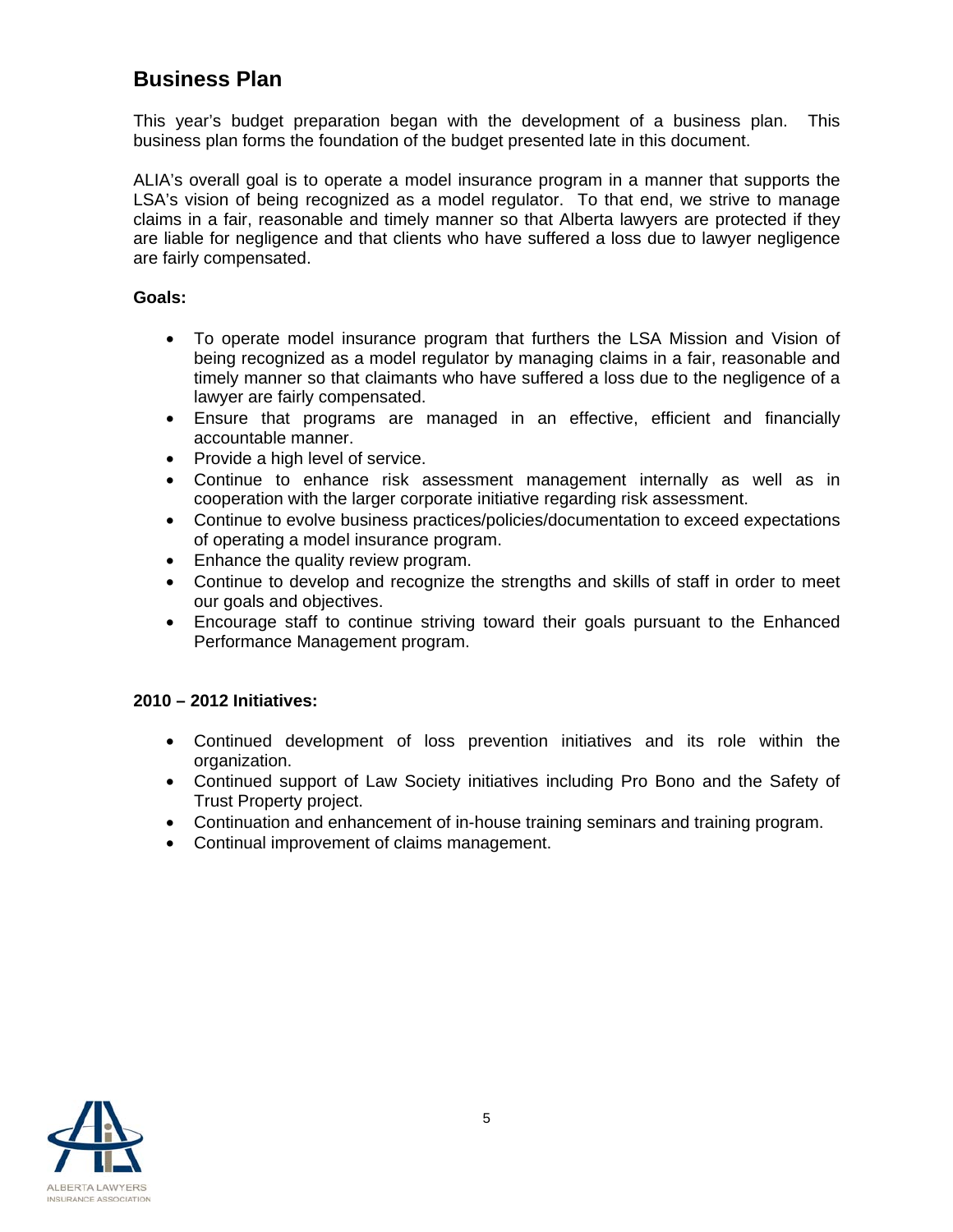# **Budget**

#### Alberta Lawyers Insurance Association Budget For the Year Ending June 30, 2011

|                                              |               |              |               | Variance         | Variance       |
|----------------------------------------------|---------------|--------------|---------------|------------------|----------------|
|                                              | 2010          | 2010         | 2011          | 2010 Forecast vs | 2011 Budget vs |
|                                              | <b>Budget</b> | Forecast     | <b>Budget</b> | 2010 Budget      | 2010 Budget    |
|                                              |               |              |               |                  |                |
|                                              |               |              |               |                  |                |
| Revenue                                      |               |              |               |                  |                |
| Annual levy                                  | \$14,991,200  | \$15,139,900 | \$17,521,200  | (\$148,700)      | \$2,530,000    |
| Investment income                            | 3,800,000     | 8,500,000    | 4,285,000     | (4,700,000)      | 485,000        |
|                                              | 18,791,200    | 23,639,900   | 21,806,200    | (4,848,700)      | 3,015,000      |
|                                              |               |              |               |                  |                |
| <b>Expenses</b>                              |               |              |               |                  |                |
| Provision for claims and related costs       | 14,309,000    | 16,000,000   | 16,080,000    | 1,691,000        | 1,771,000      |
| Premium paid to CLIA                         | 3,781,000     | 3,799,299    | 4,211,400     | 18,299           | 430,400        |
| Salaries and contract costs                  | 1,621,300     | 1,840,000    | 1,884,000     | 218,700          | 262,700        |
| Management fee                               | 1,033,100     | 1,122,400    | 1,215,860     | 89,300           | 182,760        |
| Professional fees                            | 82,500        | 90,000       | 85,000        | 7,500            | 2,500          |
| Investment counsel fees                      | 217,000       | 235,000      | 228,000       | 18,000           | 11,000         |
| Administration                               | 175,700       | 117,460      | 137,540       | (58, 240)        | (38, 160)      |
| Amortization                                 | 28,100        | 24,530       | 18,840        | (3,570)          | (9,260)        |
| Loss prevention                              | 55,000        | 18,500       | 100,000       | (36,500)         | 45,000         |
|                                              | 21,302,700    | 23,247,189   | 23,960,640    | 1,944,489        | 2,657,940      |
|                                              |               |              |               |                  |                |
| Net Income (loss) before the following       | (2,511,500)   | 392,711      | (2, 154, 440) | (2,904,211)      | 357,060        |
| Unrealized gain (loss) on FMV of investments |               | (700,000)    |               | 700,000          |                |
| Net income (loss) for the period             | (\$2,511,500) | (\$307,289)  | (\$2,154,440) | (\$2,204,211)    | \$357,060      |
|                                              |               |              |               |                  |                |

<span id="page-5-0"></span>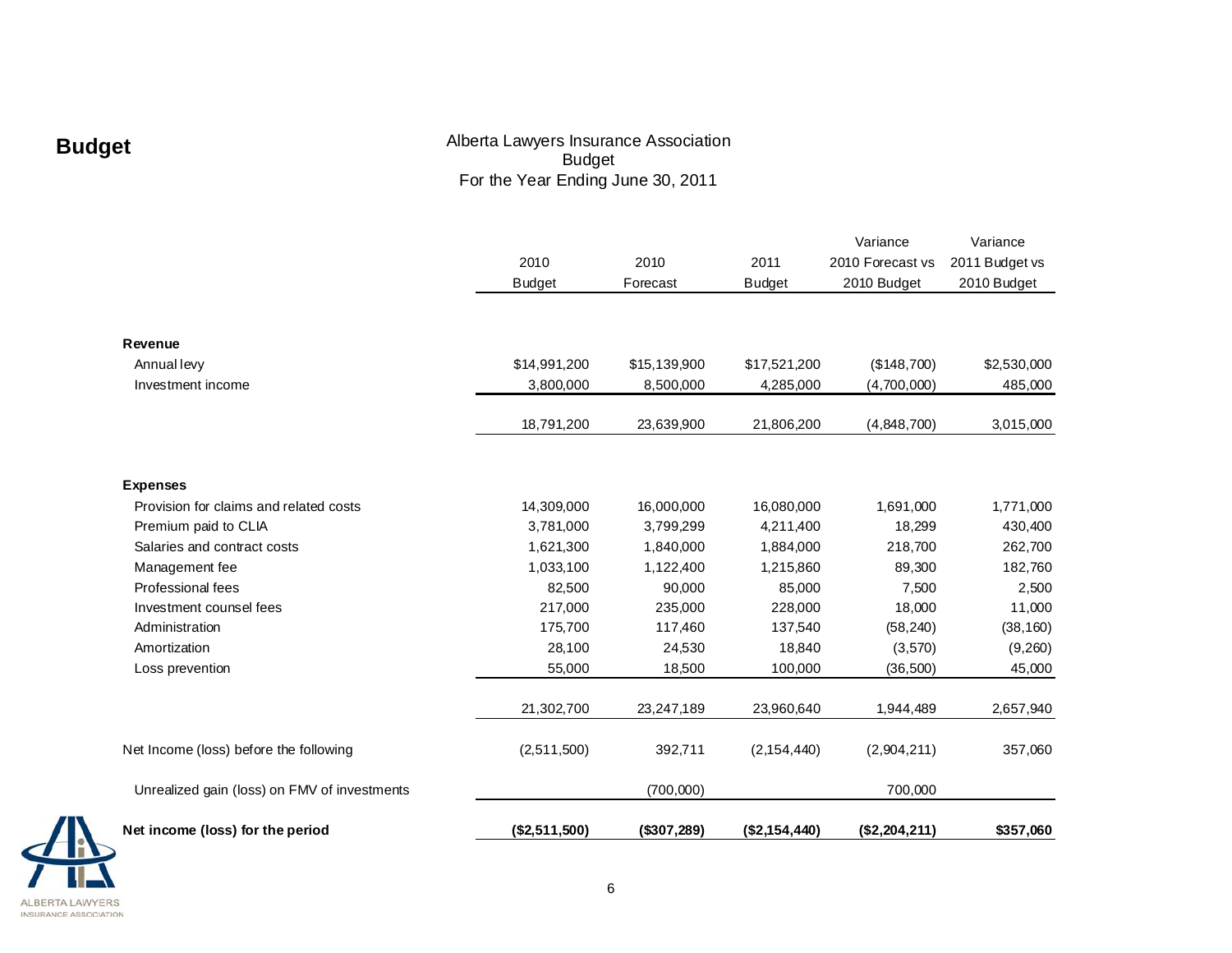# <span id="page-6-0"></span>**Capital Budget**

#### **The Alberta Lawyers Insurance Association 2010/2011 Annual Budget Capital Budget**

|                           |                                                                    | <b>Budget 2011</b> | Budget 2010     | Forecast 2010             |
|---------------------------|--------------------------------------------------------------------|--------------------|-----------------|---------------------------|
| Furniture and equipment   |                                                                    |                    |                 |                           |
|                           | <b>Rolling Shelves</b><br>Furniture - Desk                         | 6,450              | 12,000          | 5,547<br>4,554            |
|                           |                                                                    | 6,450              | 12,000          | 10,101                    |
| <b>Computer equipment</b> |                                                                    |                    |                 |                           |
| Software:                 |                                                                    |                    |                 |                           |
|                           | Software Upgrades                                                  |                    | 10,000          |                           |
|                           |                                                                    | ۰                  | 10,000          |                           |
| <b>Workstations:</b>      |                                                                    |                    |                 |                           |
|                           | PC Workstations and monitors<br>Laptop Upgrades<br><b>Printers</b> |                    | 18,000<br>3,500 | 14,716<br>4,525<br>11,136 |
|                           |                                                                    |                    | 21,500          | 30,377                    |
| Total capital additions   |                                                                    | \$<br>6,450        | \$<br>43,500    | \$<br>40,478              |

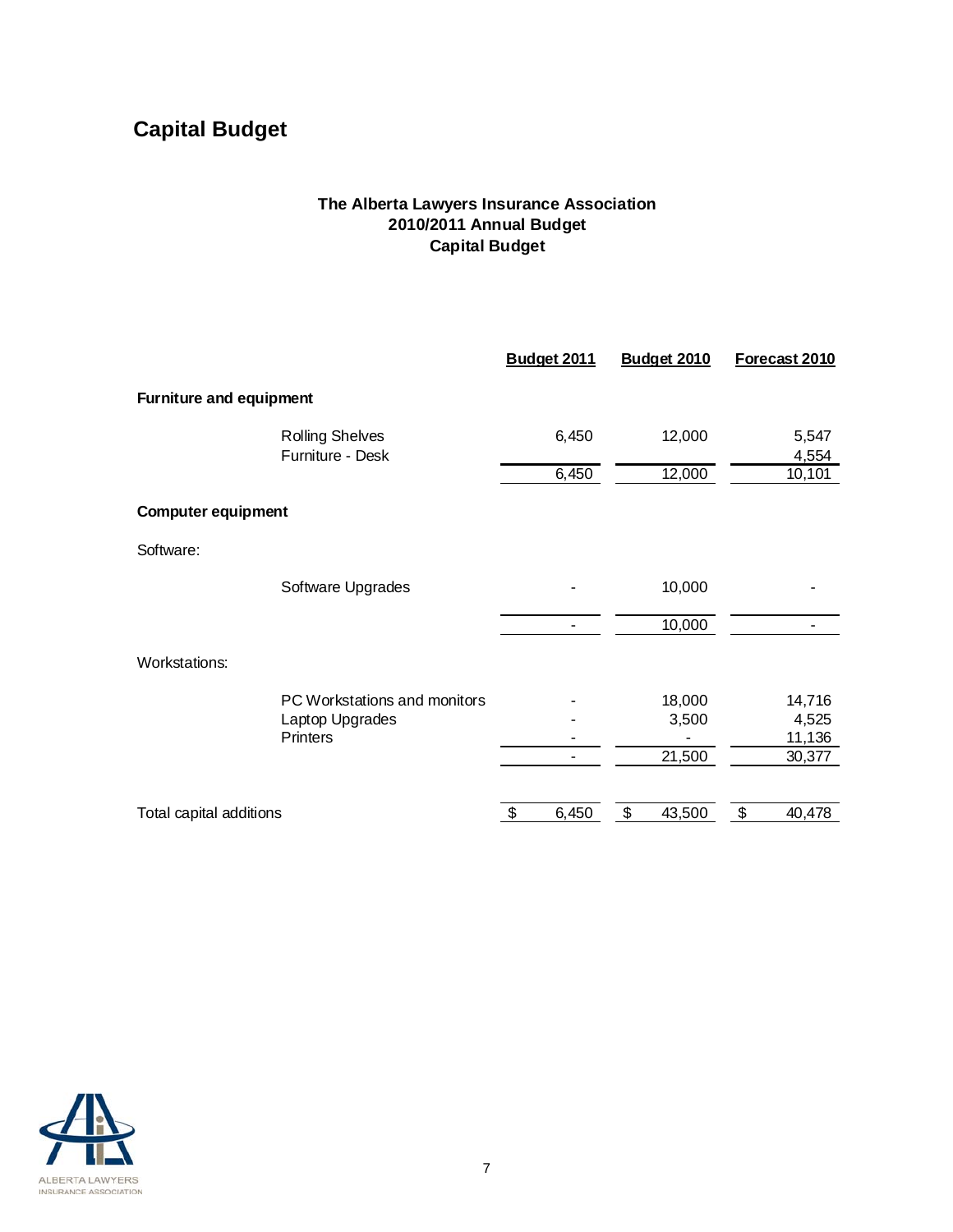# **Appendix 1 – Historical Levy Comparison**

| <b>ANNUAL LEVIES</b>       |         |  |         |  |     |         |  |       |         |    |         |       |         |  |
|----------------------------|---------|--|---------|--|-----|---------|--|-------|---------|----|---------|-------|---------|--|
|                            | 2011    |  | 2010    |  |     | 2009    |  |       | 2008    |    | 2007    |       | 2006    |  |
| Insurance levy (ALIA)      | \$2,900 |  | \$2,600 |  |     | \$1,800 |  |       | \$1,900 |    | \$2,241 |       | \$2,770 |  |
| Annual Increase (Decrease) |         |  | 300     |  | 800 |         |  | (100) |         | \$ | (341)   | (529) |         |  |

<span id="page-7-0"></span>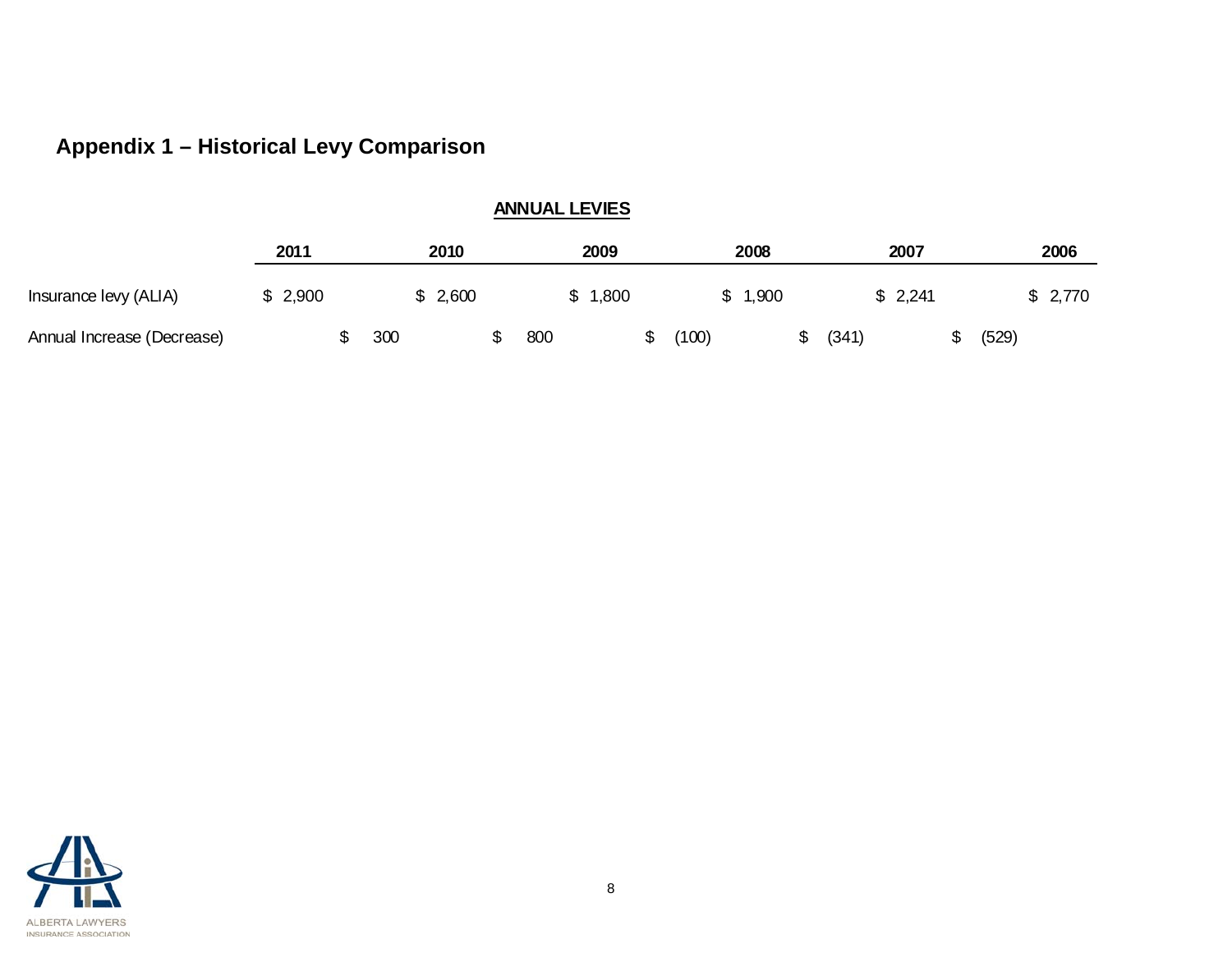# <span id="page-8-0"></span>**Appendix 2 – Fund Balance Analysis**

#### **Alberta Lawyers Insurance Association Accumulated Surplus Analysis**

| Actual balance at June 30, 2009        | S. | 37,207,953    |
|----------------------------------------|----|---------------|
| Forecast net income (loss) fiscal 2010 |    | (307, 289)    |
| Forecast balance at June 30, 2010      |    | 36,900,664    |
| Budgeted net income (loss) fiscal 2011 |    | (2, 154, 440) |
| Budgeted balance at June 30, 2011      |    | 34,746,224    |

#### *Note:*

*Accumulated Surplus, also known as Net Assets or Retained Earnings, is the difference between Assets and Liabilities and represents the residual equity in ALIA available to pay future claims.* 

*Based on the advice and analysis of ALIA's actuary, NCA Partenaires, the recommended surplus target is \$27.5 million.*